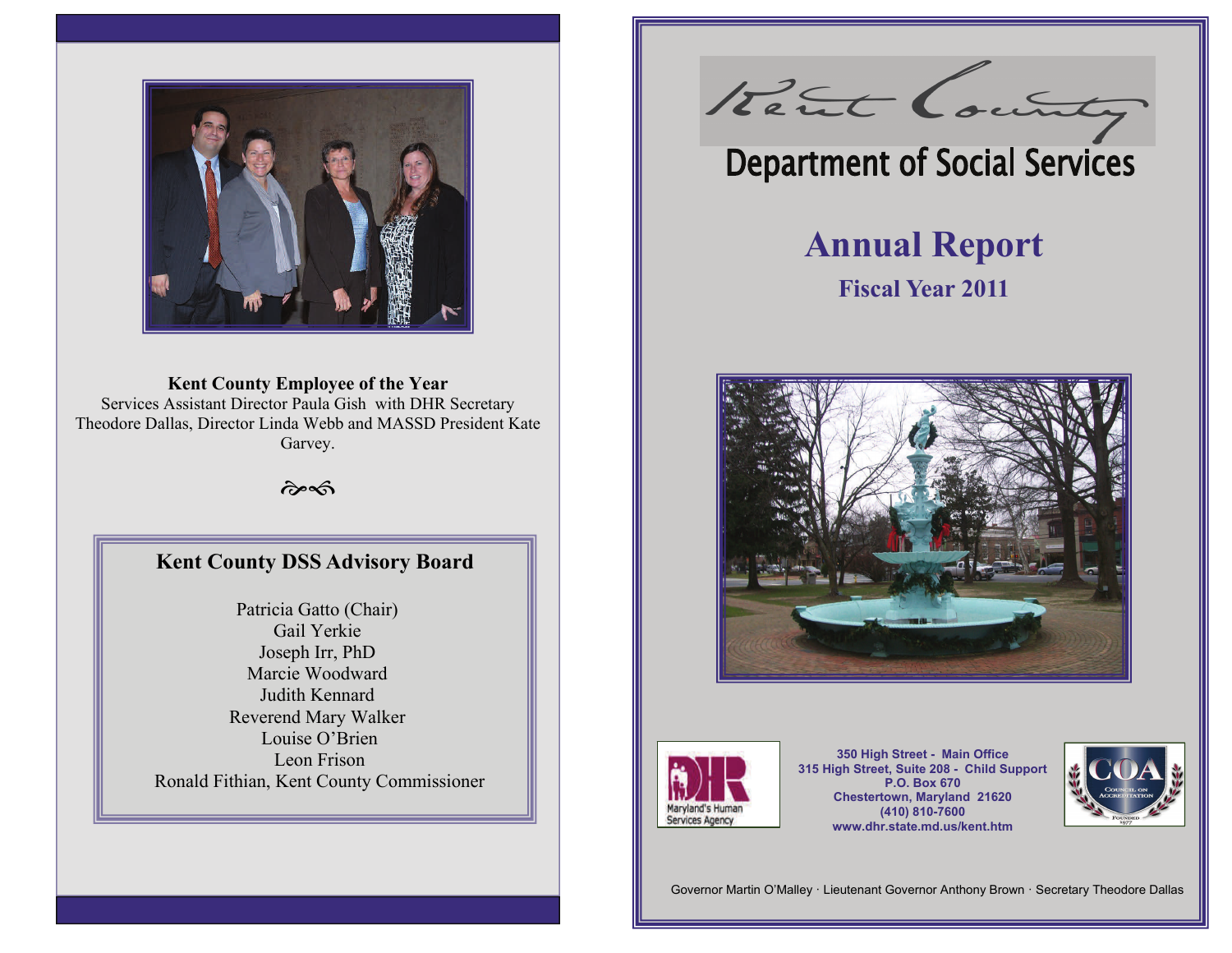

## **Message from the Director**

 On behalf of the agency and advisory board, it is my great pleasure to present the Kent County Department of Social Services (KCDSS) 2011 Annual Report.

 This has been a year of transitions and accomplishments! KCDSS staff performed in an outstanding fashion this year. As you'll see when reading this report, each program met many of the goals established by State or Federal requirements. That performance is just one indicator of the hard work and commitment of our staff, as well as their level of caring for our community.

 The support of our advisory board, county and community partners was and continues to be critical to our success in achieving our vision of Kent County as a safe and healthy community in which individuals and families may achieve their greatest level of independence and self-sufficiency.

At the same time, the sluggish economy has created challenges felt, not only in our county, but across the state and nation. We've seen an increase in the number of individuals seeking income and other supports from our agency, and we've used creativity and perseverance this year to continue to develop additional resources to meet these needs.

On a personal note, I joined the KCDSS family on April  $6<sup>th</sup>$  and have been delighted by the warm welcome on the part of the agency, board, community and many partners. I've enjoyed these first few months and look forward to many, many more!

With Warmest Regards,

#### **VISION**

We envision Kent County as a safe community, free from exploitation, neglect and abuse, where individuals take responsibility for themselves and their families by striving for independence and self-esteem.

#### **MISSION**

Kent County Department of Social Services promotes personal responsibility, dignity and self-sufficiency, protects vulnerable children and adults, and preserves families. We accomplish this in partnership with our customers and stakeholders.

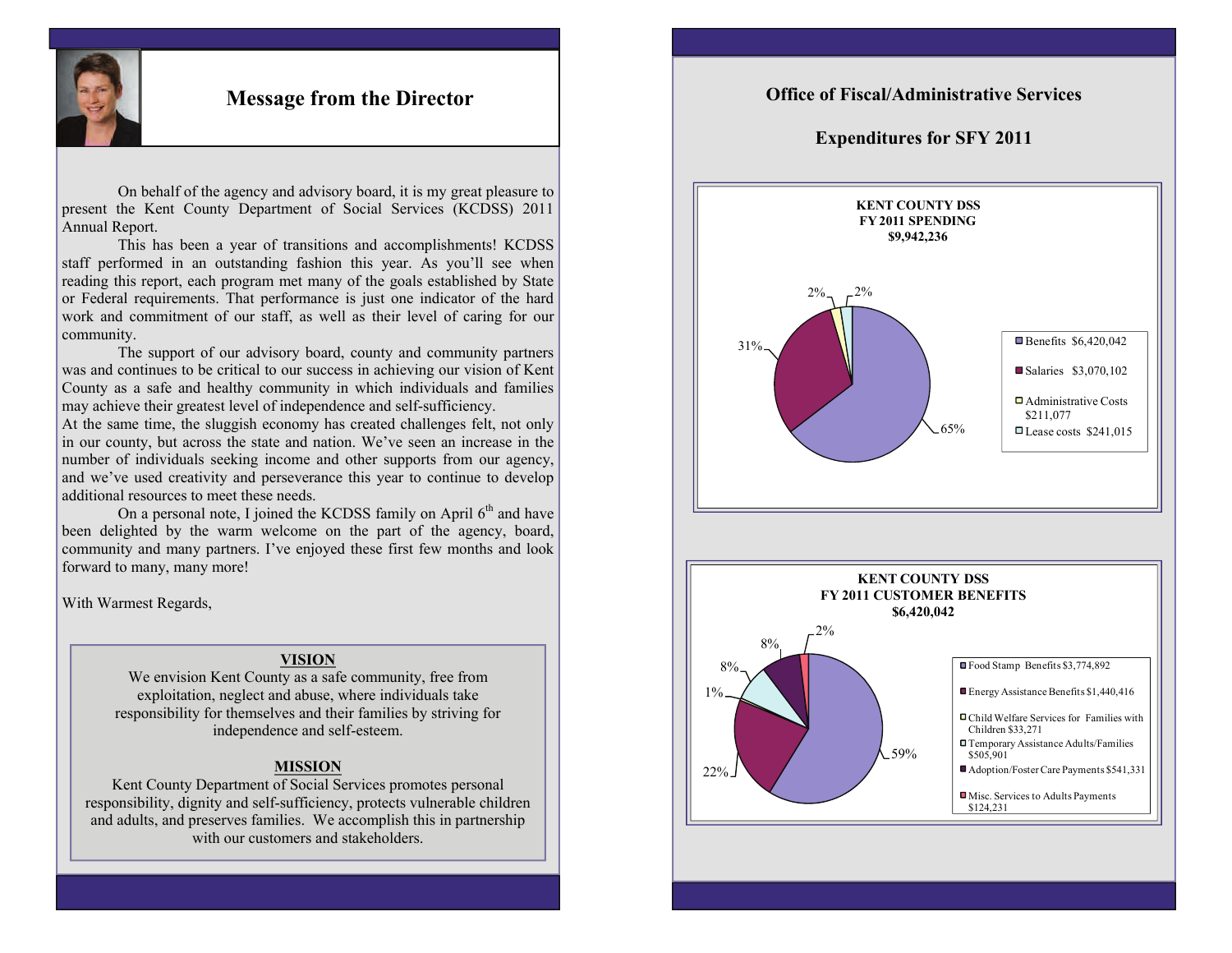**The Office of Child Support Enforcement** is committed to the philosophy that all children in the State of Maryland deserve emotional and financial support from both their parents to help them develop into healthy and productive citizens.

#### *In FFY 2011 we:*

- $\bullet$  Collected over 1.8 million dollars in Child Support payments, an increase of over \$69,000 from the previous year.
- $\bullet$  Continued to exceed statewide standards in the establishment of paternity, court orders and collection of arrears.
- $\bullet$  In collaboration with Shared Opportunity Service Inc., continued and increased participation in our Fatherhood Program. This program targets Non-custodial fathers in the community assisting them in overcoming obstacles that have prevented them from fostering a relationship with their child(ren) and complying with their obligation to pay their court ordered child support.
- $\bullet$  Collaborated with neighboring counties to conduct a regional workshop for staff during Child Support Awareness month (August). The workshop offered staff an opportunity to mingle with their counterparts and reinforced the fact that what they do on a daily basis really does have an impact on those we serve.

 Though these are just a few of the accomplishments of the Kent County Office of Child Support Enforcement, given the economic challenges of a rural community and the current economic environment, these achievements speak volumes to the commitment and dedication of the Child Support staff.

### **Federal Fiscal Year 2011 Performance**

| <b>Measure</b>                | <b>FFY 2011 Goal</b> | FFY 2011 Actual |
|-------------------------------|----------------------|-----------------|
| Paternity Establishment       | $100\%$              | 108.90%         |
| Court Order Establishment     | 85%                  | 88.25%          |
| Collection of Current Support | 63.79%               | 62.56%          |
| <b>Collection of Arrears</b>  | 67.67%               | 69.37%          |

 **Family Investment** helps families achieve independence through work, personal responsibility and community involvement. In addition, a variety of family centered supportive services and assistance are provided. These include Temporary Cash Assistance, Temporary Disability Assistance, Emergency Assistance to Families with Children, Food Supplement Assistance, Medical Assistance, Work Readiness and Job Placement programs, and Child Care Subsidies. Home heating needs are also supplemented through our Office of Home Energy Programs.

#### *In State Fiscal Year (SFY) 2011 we:*

- Provided Food Supplemental Assistance to a monthly average of 2,682 individuals in 1,334 households
- Provided Medical Assistance to a monthly average of 1,135 community care households, 89 individuals in Long term Care settings, and 318 individuals receiving Supplemental Security Income
- Provided Temporary Cash Assistance to a monthly average of 119 children and 50 adults in 66 households
- Provided a total of \$333,171 in Child Care Subsidy Program payments on behalf of a monthly average of 125 children in 79 households
- $\bullet$ Engaged 17 individuals in a Work Experience placement
- Assisted 69 individuals receiving Temporary Cash Assistance in locating and securing employment

**The Office of Home Energy Programs (OHEP)** helps families and individuals pay their utility bills, minimize heating crises, and make energy costs more affordable.

### *In SFY 2011 we:*

- Processed 1,321 applications for Energy Assistance programs
- Provided \$575,003 in assistance with electric bills through the Electric Universal Service Program
- Provided \$731,723 in assistance with home heating bills through the Maryland Energy Assistance program
- $\bullet$  Provided \$135,690 in assistance with past due electric bills through the Electric Universal Service Arrearage Program